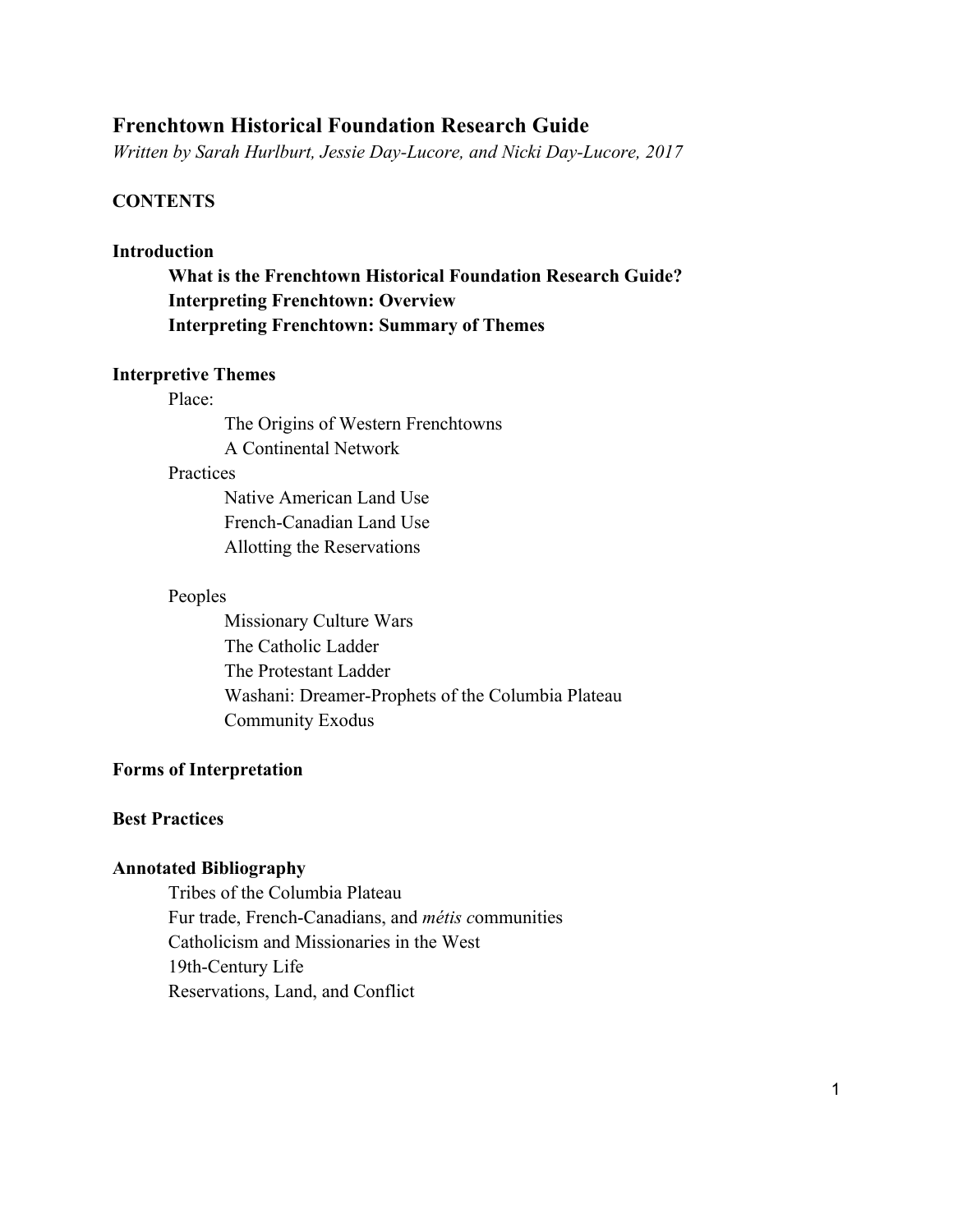## **Introduction**

## **What is the Frenchtown Historical Foundation Research Guide?**

Like an interpretive plan, a research guide defines principles for research and interpretive development for an area of historical interest. It is most commonly developed for internal use by an organization that interacts with visitors, such as a national park.

The need for such reflection is clear. History is not merely the record of past events. It is also the narrative of those events. Perspectives on many issues–race, gender, the environment–have changed since the early 20th century. These changes in how we have told our history are also part of that history, as much as the events themselves. They furthermore serve to caution us about the ways that interpreting the past can perpetuate as well as document injustice or silence.

Improving the quality and accessibility of education about local and regional history is the primary goal of the Frenchtown Historical Foundation Research Guide. Our understanding of our past defines our present experience, and shapes our future relationships. Historical signage educates children, residents and visitors to the valley. Historical interpretation can also connect local topics with larger themes, events, and scholars beyond our valley.

Geographically, this Research Guide focuses on the Walla Walla valley in southeastern Washington state. Temporally, it focuses on the 19th century.

Although developed by the Frenchtown Historical Foundation, this guide seeks to provide a structure that will be of use to historical stakeholders across the entire valley, with the goal of reducing redundancy and increasing accuracy and coordination in historical interpretation.

The guide is provided as a resource and a service. It is not a binding contract, but rather a point of departure for collaboration and further research by both individuals and organizations.

### **Interpreting Frenchtown: Overview**

The layered history of the Frenchtown area in the 19th century corresponds to the layers of history of the Walla Walla Valley as a whole. These layers are not only chronological but also ethnic, linguistic, religious, national, social, economic, technological, and interpretive. Each represents a different, sometimes conflicting, perspective on the history and significance of the region. A layered approach allows for research on specific topics while preserving the overall complexity of Frenchtown history.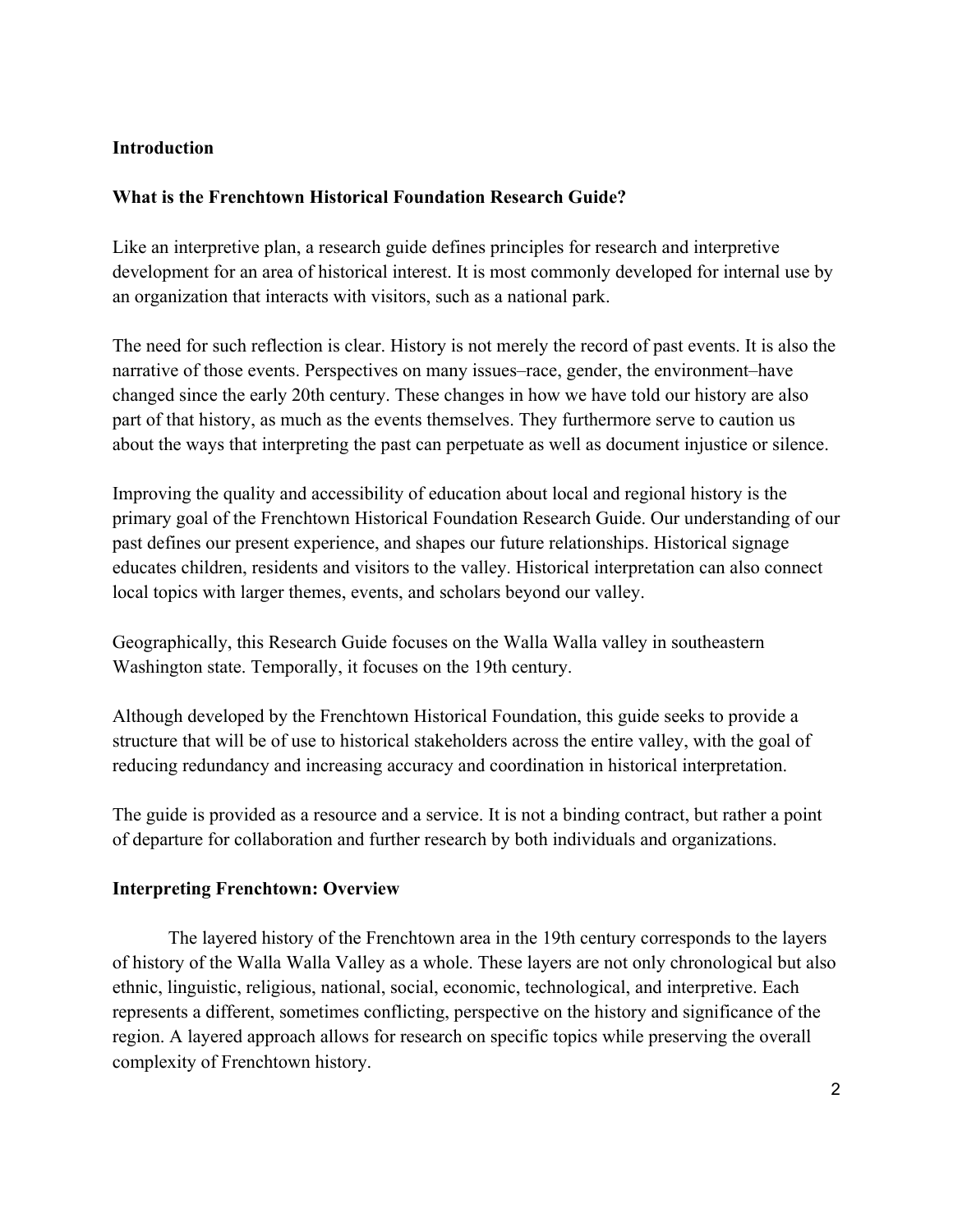Here are some of the stories that intersect with the history of Frenchtown: the ten thousand years of indigenous occupation of the Columbia Plateau, the Lewis and Clark trail, the role of the fur trade, the Whitman Mission, the Oregon Trail, the Battle of 1855 and the 1855 Treaty, the inland gold rush, the sovereign change from territories to states, the allotment of reservation lands, and the agricultural development of Eastern Washington.

### **Interpreting Frenchtown: Summary of Themes**

#### Theme A: Place

*Existing indigenous trade routes determined the locations of fur-trade posts such as Fort Walla Walla. French-Canadian employees of the fur-trade companies settled near the posts with their indigenous wives, creating communities which subsequently served as stops on the Oregon Trail. These early Frenchtowns depended personally and economically on a regional network of resources based on their location and family connections.* 

### Theme B: Practices

*Successive land use practices in the Frenchtown area echo larger patterns of land occupation and exploitation enacted throughout the west.* 

### Theme C: Peoples

*Early western Frenchtowns were mobile, mixed race, and multilingual. These communities were increasingly isolated by the flood of Protestant settlers, who rejected*  both their Catholic faith and their intermarriage with Indigenous peoples. When the *reservations were allotted at the end of the 19th century, many* métis *Frenchtown residents relocated, pressured to leave, drawn to the reservations by family ties, or both. Others stayed but were assimilated into white Anglo-Saxon culture.*

### **Theme A: Place**

*Existing indigenous trade routes determined the locations of fur-trade posts such as Fort Walla Walla. French-Canadian employees of the fur-trade companies settled near the posts with their indigenous wives, creating communities which subsequently served as stops on the Oregon Trail. These early Frenchtowns depended personally and economically on a regional network of resources based on their location and family connections.* 

The Origins of Western Frenchtowns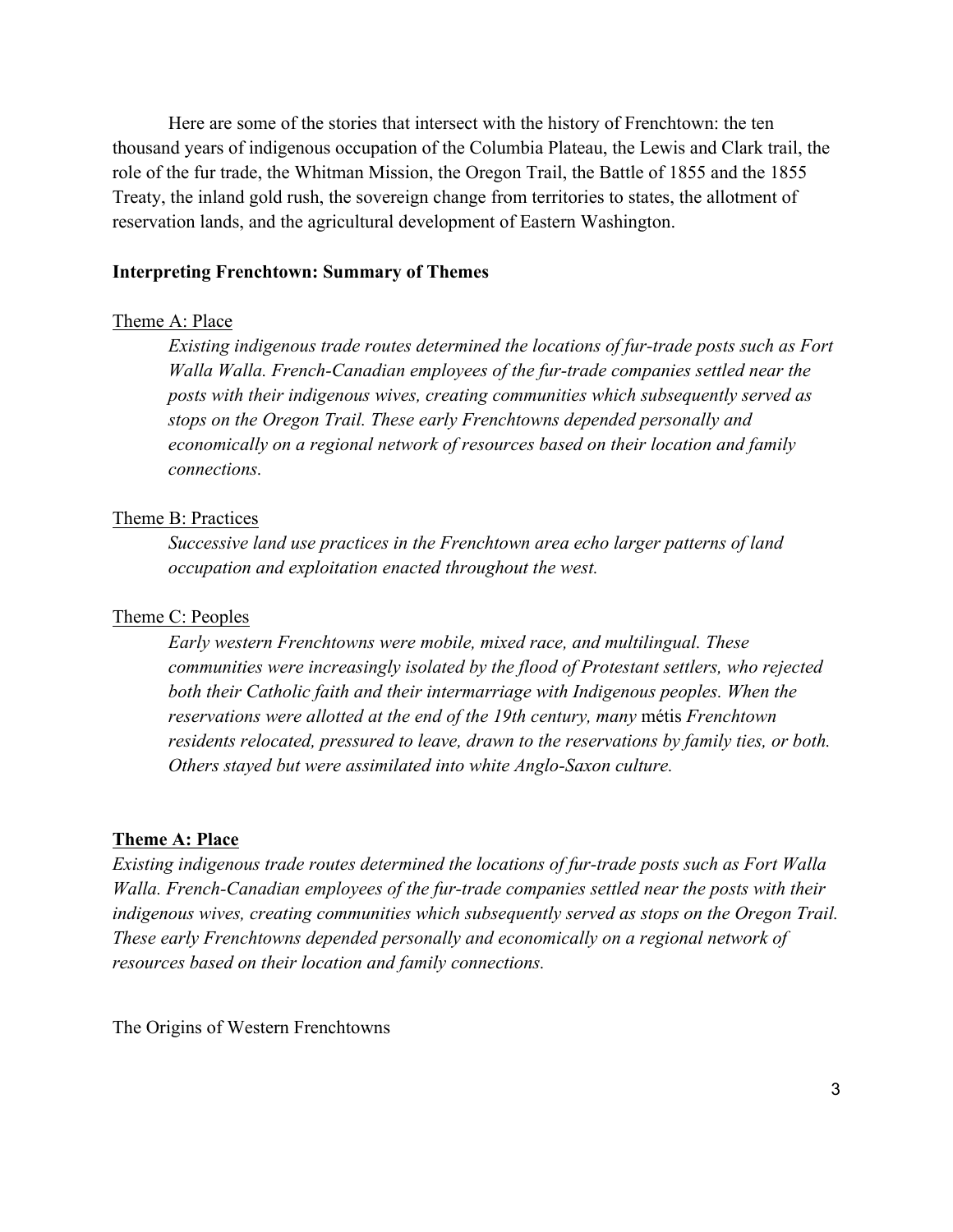Location, location, location. The map of Pacific Northwest Frenchtowns corresponds to the map of 19th-century fur-trade forts, whose locations in turn were based on Indigenous trade routes going back many thousands of years. International fur trade companies such as the Hudson's Bay Company, the North West Company, or the Pacific Fur Company hired both French Canadians *voyageurs* and Indigenous peoples as laborers, guides, trappers, and interpreters. The *voyageur* men paired with and sometimes married Indigenous women. The furtrading companies depended upon trade with the tribes, and many fur trade marriages served to consolidate political and economical alliances. Expeditions were a family affair, in which French-Canadian men would bring their Native wives along to perform domestic tasks and supervise slaves, as well as guide, trap, or hunt.

A fur trade employee signed on for a specific amount of time, similar to a soldier. Many *voyageur* employees decided to stay in the west with their new families when they finished their contracts. They settled near fur-trade posts, which in turn were often located near their wives' tribes.<sup>1</sup> The resulting Frenchtown communities linked tribal kinship webs to the encroaching European expansion. Any given household likely spoke several Indigenous languages as well as French, and perhaps English. In these small communities, the ethnic, cultural and religious mixing from migration and intermarriage affected every aspect of life.

### A Continental Network

 

For much of the 19th-century, transportation technology was ruled by the natural features of the landscape. Horses, introduced by the Spanish in the 1730s, shaped the lives of the Nez Perce and Cayuse peoples, who owned great herds by the 1800s.<sup>2</sup> Immigrants and pioneers walked or rode horses or wagons. Gold rush miners came around the Horn in ships; goods and people continued to travel the rivers all through the 19th century. The first transcontinental railroad line was completed in 1869 and connected to San Francisco via Nebraska, Wyoming, and Nevada. The northern transcontinental route to Seattle was completed in 1883; the Walla Walla and Columbia River Railroad was completed in 1877.

By the time a French-canadian *voyageur*, or "traveller" in French, reached Walla Walla, he had already travelled at least three thousand miles on foot, horseback, and by canoe. Catholic Church records and census records tell us that the French Canadian *métis* families in the west continued to range widely across what is now the western United States, long after the end of the fur trade contracts, as economic need and opportunity kept the population moving. French Prairie settlers from the Willamette Valley in Oregon famously went on a cattle-buying expedition to

<sup>1</sup> Jean Barman, *French Canadians, Furs, and Indigenous Women in the Making of the Pacific Northwest* (Vancouver: UBC Press, 2014), 157.

<sup>&</sup>lt;sup>2</sup> Robert Boyd, ed., *Indians, Fire and the Land in the Pacific Northwest* (Corvallis: Oregon State University Press, 1999), 226.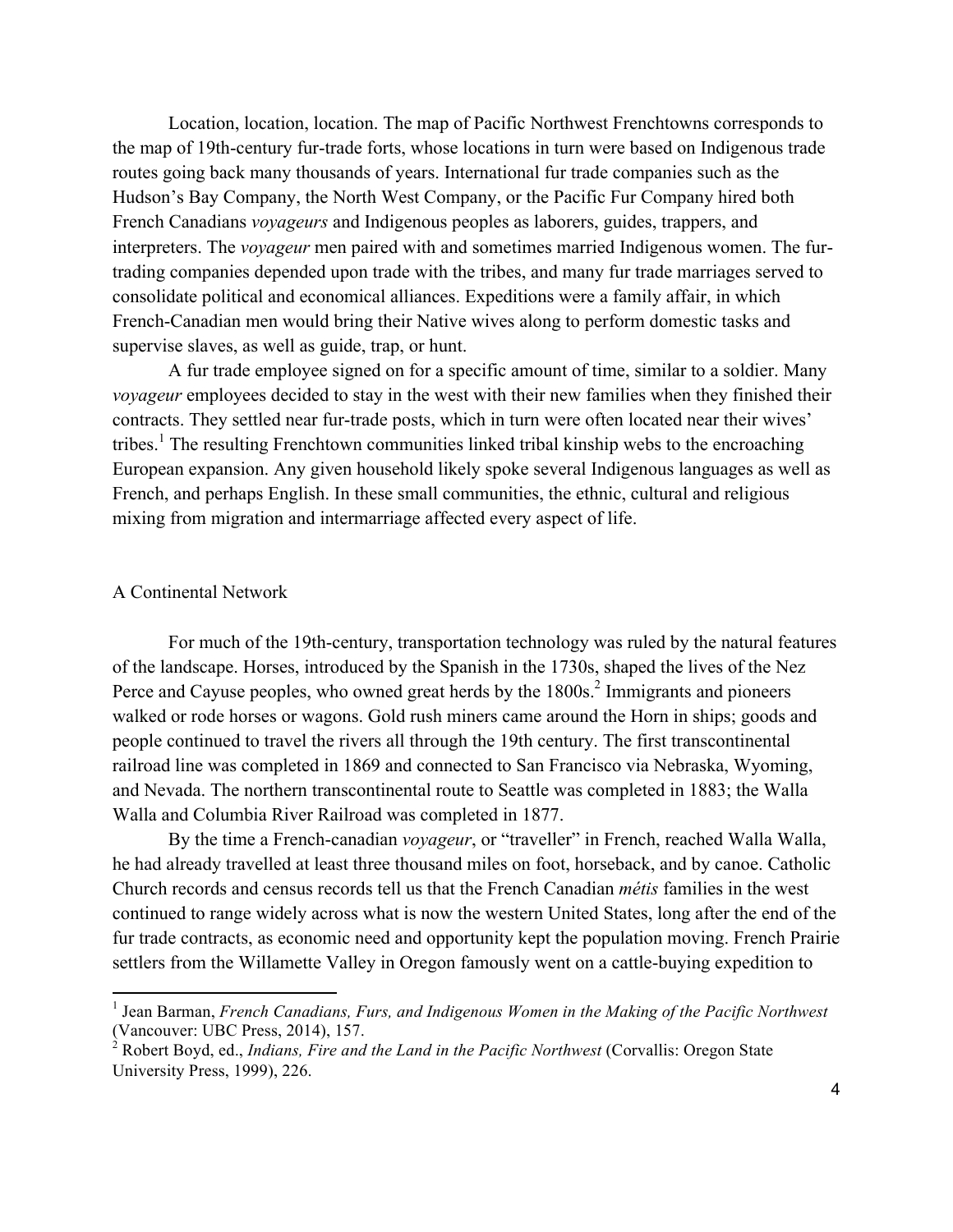Mexico Territory (California);<sup>3</sup> others left their families behind in pursuit of gold in 1849. Population movements mapped to family and cultural ties as well, as relationships and kin networks from the fur trade era linked Frenchtown communities like French Prairie and Walla Walla through the end of the 19th century.<sup>4</sup>

## Theme B: Practices

*Successive land use practices in the Frenchtown area echo larger patterns of land occupation and exploitation enacted throughout the west.* 

## Native American Land Use

The Columbia Plateau has been occupied for nearly ten thousand years, long before the arrival of immigrants and pioneers. Tribes like the Cayuse and Walla Wallas were partially nomadic, settling in permanent villages for the winter but moving from camp to camp during the summer months. Some tribes, including the Kalapuya people in today's western Oregon, migrated seasonally to take advantage of the different resources available in different areas.<sup>5</sup> Native land stewardship on the Plateau included controlled burning to clear land for food plants or else to hunt deer and elk using "fire drives."<sup>6</sup> Although competition and conflict existed between tribes, they shared the belief that the land could be used but not owned.<sup>7</sup>

## French-Canadian Land Use

French-Canadian land-use practices were markedly different from those of the tribes. They brought the "long lot" system (*le rang*) from Canada, (and France before that).<sup>8</sup> In this system, each farmer claimed a long, thin strip of land abutting a river. This system maximized the number of farms with access to the river, keeping neighbors close and providing everyone with access to the waterway, which doubled as the principal road. Although the Homestead Act divided land ownership by square blocks, a satellite view of the Frenchtown area still shows traces of the long lot system in practice.

Claiming the Land: Settlers, Squatters, & Jumpers

 

<sup>3</sup> Melinda Marie Jetté, *At the Hearth of the Crossed Races: A French-Indian Community in Nineteenth-Century Oregon, 1812-1859* (Corvallis: Oregon State University Press, 2015), 89.

<sup>4</sup> Barman, *French Canadians*, 123.

<sup>5</sup> David Lewis, "Native American Agricultural Labor," *The Oregon Encyclopedia,* last modified April 7, 2016,

https://oregonencyclopedia.org/articles/native\_american\_agricultural\_labor\_in\_the\_willamette\_valley/#. WWaghzO-L-Y. 6 Boyd, *Indians, Fire, and the Land*, 2-3.

<sup>7</sup> Champ Clark Vaughan, *A History of the United States General Land Office in Oregon* (Washington, D.C.: U.S. Department of the Interior, Bureau of Land Management, 2014), 27.

<sup>8</sup> Jetté, *At the Hearth*, 52.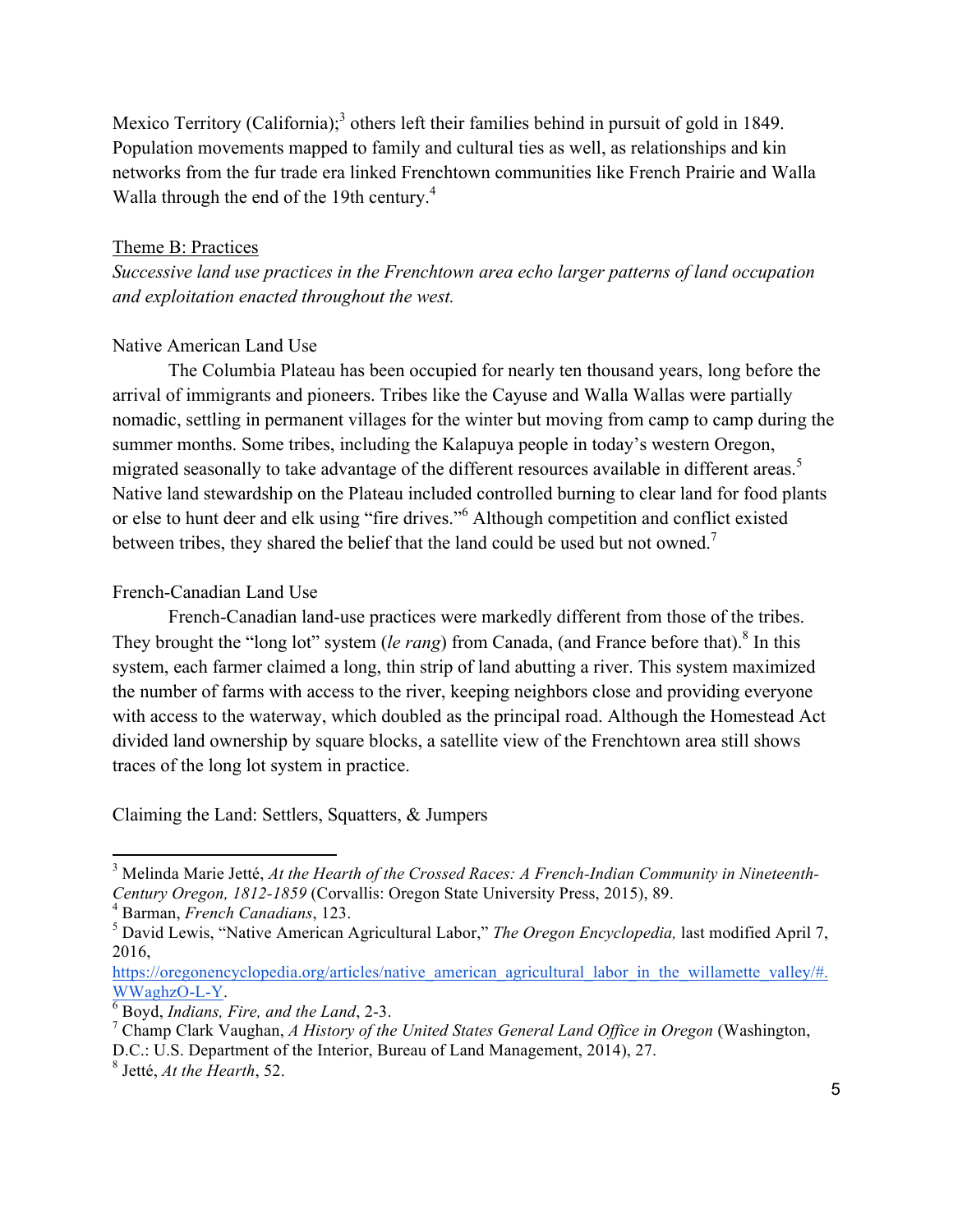The western Frenchtowns predated the establishment of the Oregon Territory in 1848 and the Homestead Act of 1861. French-Canadian men would have negotiated directly with the tribes to use the land, often with their Indigenous in-laws, or else sought permission from the HBC if setting up their farms near a post.<sup>9</sup> In the Walla Walla Valley, the Cayuse and Walla Walla peoples allowed both the French-Canadian families and the Whitmans to settle next to their winter village. The flood of American settlers during the 1840s and 1850s strained established practices of shared land use, as new immigrants attempted to claim land without regard for previous occupation or agreements.<sup>10</sup>

The Donation Land Act of 1850 allowed male white and "half-breed" American citizens (or soon-to-be citizens) to claim up to 320 acres. A settler's wife could claim another 320 acres. Under the Act, nearly 7500 land claims were patented and 2.6 million acres claimed in Oregon Territory. Provisions allowed French Canadian settlers to claim land they already occupied (often for twenty years or more) by collecting witness statements, but claim-jumping was common. Many pioneers squatted on indigenous land, or "jumped" the claims of *métis* families, proclaiming *métis* land forfeit along with Indian rights. By the time this practice was ruled illegal in 1854, nearly all mixed-race claims in Marion County Oregon had been jumped, some successfully. $11$ 

The armed conflict that followed the death of the Whitmans should have ended with the Walla Walla Treaty Council in June of 1855, when representatives for the Nez Perce, Cayuse, Walla Walla, Yakama, and Palouse signed a treaty ceding 6.4 million acres of land to the United States government. However, Washington territorial governor Isaac Stevens and Oregon Territory peace commissioner Joel Palmer did not wait for ratification of the treaty by Congress (in 1859) or keep their promise of a peaceful transition. They announced the region open for settlement just two weeks later, and settler squatters descended upon the Walla Walla Valley in droves. In December of 1855, the vigilante Oregon Mounted Volunteers fought to evict or eliminate the Cayuse and Walla Walla peoples in a four-day battle up and down the Walla Walla River and across the present-day Frenchtown Historic Site. Cayuse leader Peo Peo Mox Mox was taken hostage at the outset and killed and mutilated while in captivity. In 1861, after settlers threatened to hang two young Cayuse men if the tribes did not leave the valley, United States soldiers forcibly evicted the remaining Indigenous people. Although the Homestead Act of 1862 also included a provision that allowed Frenchtown residents to formalize their land claims, their relatives and neighbors were all moved to Umatilla.

Allotting the Reservations

 

<sup>9</sup> Jetté, *At the Hearth,* 42.

<sup>10</sup> James R. Gibson, *Farming the Frontier: The Agricultural Opening of the Oregon Country, 1786-1846* (Seattle: University of Washington Press, 1985), 185.

<sup>11</sup> Barman, *French Canadians*, 237-38.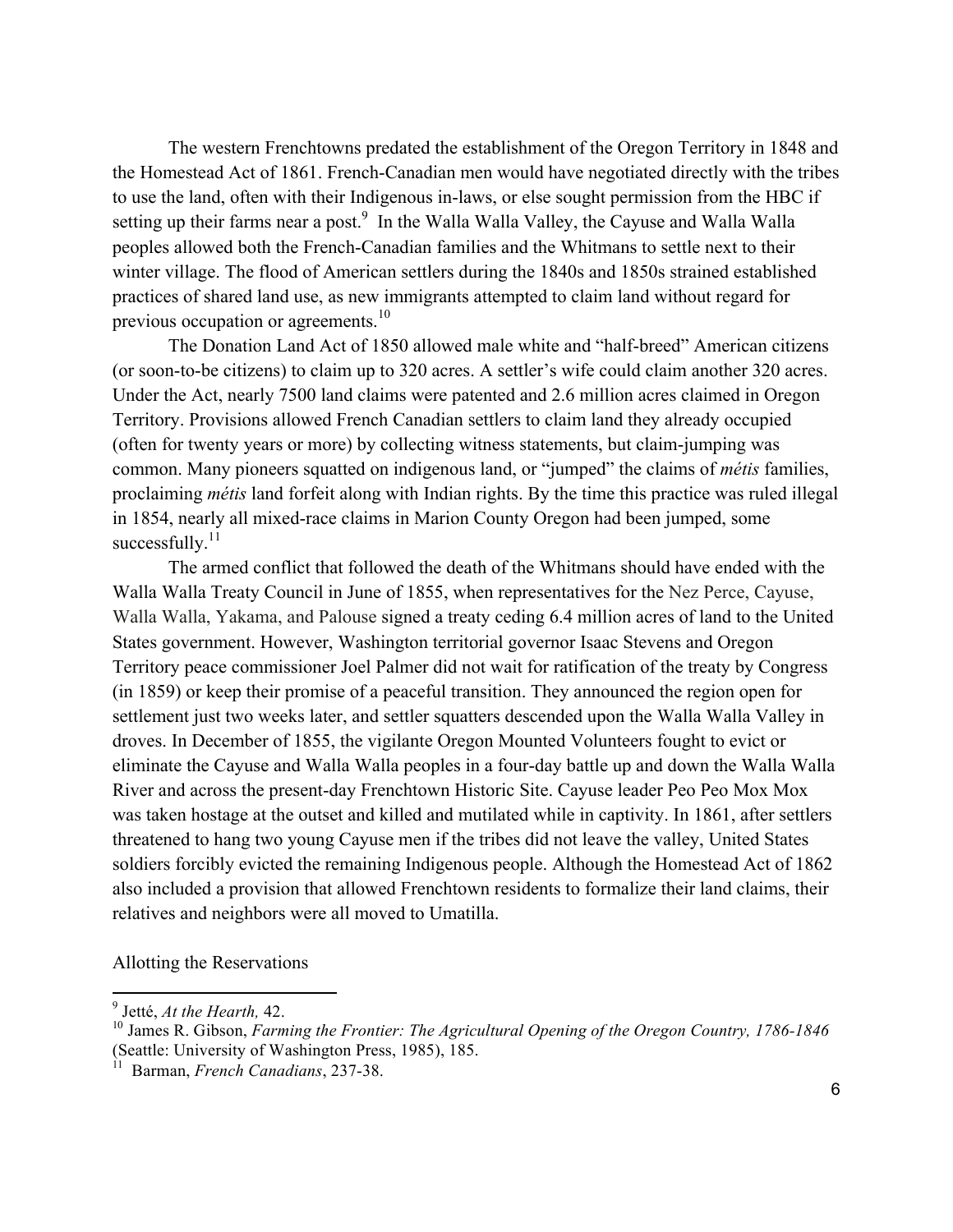The establishment and allotment of reservation land was another form of the occupation and exploitation of Native lands in the West. Frequently, reservations were established on land "unlikely to appeal to settlers," leaving the better land for agricultural development by white settlers.<sup>12</sup> In cases where reservation land later proved valuable (for example, with the discovery of gold or oil), settlers and county governments redrew boundary lines in their favor, as when a stream serving as the original upper boundary of the Umatilla agency was diverted by a settler in order to claim timber from reservation lands.<sup>13</sup>

Reservations were also part of assimilationist policies of the U.S. government. Government officials followed in the footsteps of Protestant missionaries, reiterating the goal of "civilizing" the Indians, claiming that it was their "obligation to [Indians] as fellow-men" to help the tribes to be "elevated in the scale of humanity."<sup>14</sup> Allotments were discussed as "the first vital and fundamental step towards the permanent civilization, Christianization, and true elevation of the Indian."<sup>15</sup> By forcing Indians to replace traditional lifeways with the fence and the plow, it was thought that they would within a generation be "merged and swallowed up in the mighty and irresistible tide of Caucasian blood," and that they would "earn their living as other folks,... or be exterminated."<sup>16</sup> Reservation schools, which forcibly removed Indian children from the "savage" influences of their homes in order to inculcate them with the "civilized habits" of white, Anglo-Saxon culture, were explicitly intended to accelerate this process.<sup>17</sup>

Within and beyond the reservations, the environmental impact of settler agricultural practices frequently changed or destroyed the ecosystems upon which the tribes depended for food. Native plant and animal populations declined and wildlife habitats were destroyed.18 The values and practices of white settlers, which emphasized private property and treated natural resources as inexhaustible, directly contradicted tribal spiritual practices and lifeways.

### Theme C: Peoples

*Early western Frenchtowns were mobile, mixed race, and multilingual. These communities were increasingly isolated by the flood of Protestant settlers, who rejected* both their Catholic faith and their intermarriage with Indigenous peoples. When the

 

<sup>&</sup>lt;sup>12</sup> Robert E. Ficken, "After The Treaties: Administering Pacific Northwest Indian Reservations," Oregon Historical Quarterly, Vol. 106, No. 3 (Fall, 2005), 450; Robert Bunting, "The Environment and Settler Society in Western Oregon," *Pacific Historical Review* 6, no. 3 (1995): 425.

<sup>&</sup>lt;sup>13</sup> Ficken, "After The Treaties," 452.

<sup>&</sup>lt;sup>14</sup> Secretary of the Interior Jacob Dolson Cox in 1869, quoted in Ficken, "After The Treaties," 447.

<sup>&</sup>lt;sup>15</sup> General Robert Milroy in 1871, quoted in Ficken, "After The Treaties," 454.

<sup>16</sup> "Indian Question Solved: Government is Taking Steps to Wipe Out Tribal Relations of Red Man," *The Evening Statesman*, October 24, 1907.

<sup>&</sup>lt;sup>17</sup> Ficken, "After the Treaties," 448.

<sup>18</sup> Bunting, Robert, "The Environment and Settler Society in Western Oregon," *Pacific Historical Review* 6, no. 3 (1995): 425.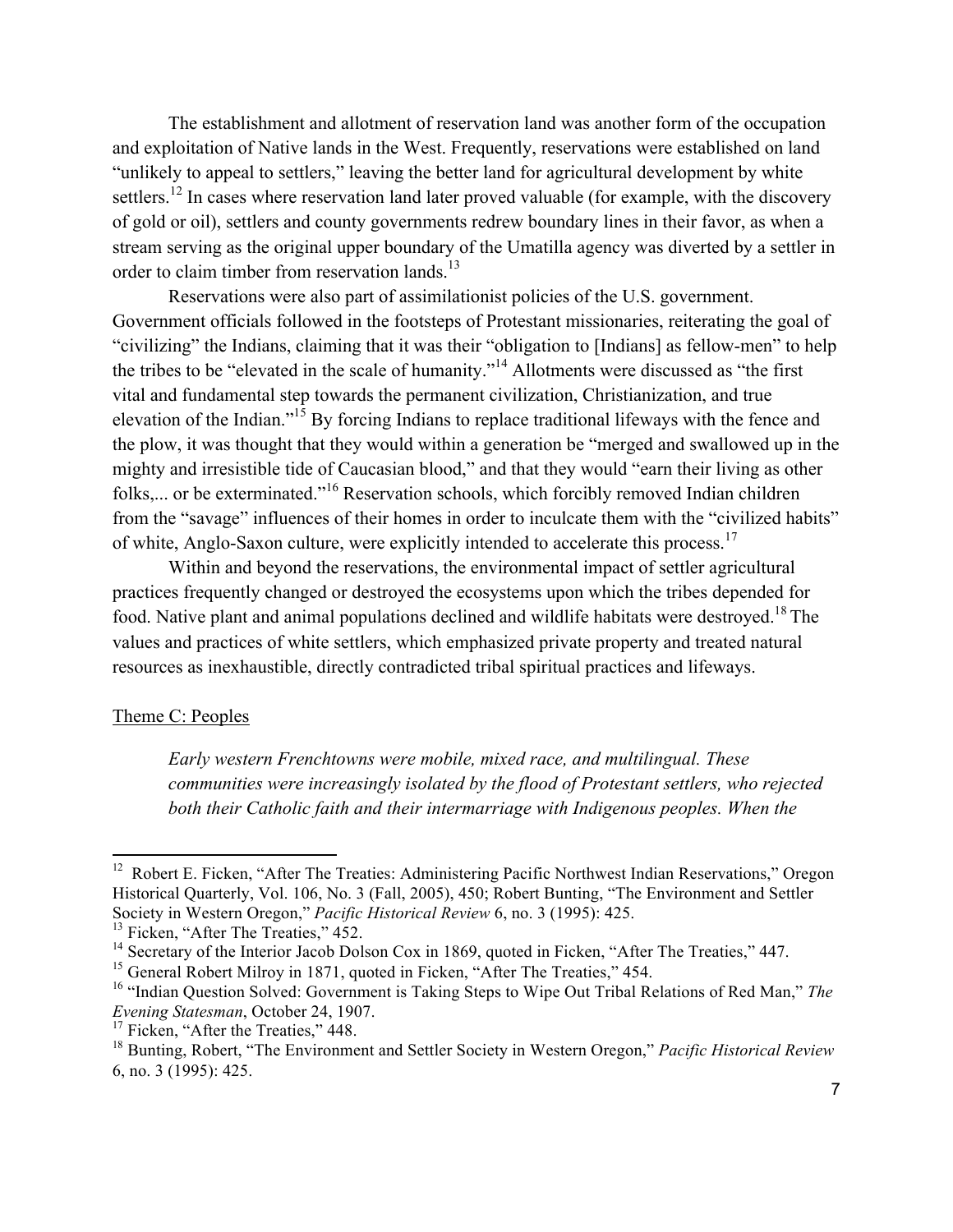*reservations were allotted at the end of the 19th century, many Frenchtown residents relocated, pressured to leave, drawn by family ties, or both. Others stayed but were assimilated into white Anglo-Saxon culture.*

### Missionary Culture Wars

 

The first missionaries to arrive in the Pacific Northwest were Methodist (Jason Lee in 1834) and Presbyterian (the Whitmans in 1836). By that time, the earliest Frenchtown settlers had been living in the Walla Walla Valley for a decade. However, the first Catholic missionaries didn't arrive in Oregon Territory until 1838, responding to written pleas from the French Prairie Catholics in the Willamette Valley. It would take even longer for Catholic priests to arrive in Frenchtown (A.M.A. Blanchet in 1847).

Catholic and Protestant missionaries competed in the west. Their antagonism was mutual and founded in prejudice and ideological conflict. Father Blanchet's letters document the anti-Catholic sentiments of the Whitmans: "[Marcus Whitman] showed much displeasure at my arrival to these reaches. He spoke of religion, repeated the normal accusations against Catholics, reproached them for the alleged persecutions that the Protestants had endured at their hands... [and said] that he was going to oppose me with all his power; that he didn't like Catholics; and for this reason, would come to our aid with food only if we were starving." He further accused Whitman of attempting to turn Indians and incoming settlers against the Catholic missionaries;<sup>19</sup> the Protestant press in turn accused Catholic priests of inciting the Cayuse to kill the Whitmans.

Both Catholic and Protestant missionaries shared the goal of converting Indigenous peoples, but with distinctly different approaches. Protestant missionaries sought complete cultural assimilation before conversion. In order to be eligible for baptism, Indians were expected to learn English and adopt every aspect of American culture, from clothing to land use to gender relations. Protestant conversion was nearly synonymous with Americanization, as missionaries attempted to transform Indians into blank slates upon which to etch their beliefs.

Catholic missionaries also viewed conversion as the only way to bring "redemption and civilization<sup> $20$ </sup> to the "poor children of nature,"<sup>21</sup> but their approach was more adaptive. While they openly disapproved of Native practices like polygamy, Catholic missionaries did not require converts to first reject every aspect of their original culture. Instead, they studied Indian languages and incorporated Indian rhetoric and tribal practices into their sermons and liturgies.

 $19$  A.M.A. Blanchet to Francois Norbert Blanchet, Archbishop of Oregon City, 12 December 1847, in *Selected Letters of Blanchet*, ed. Brown and Killen, 17-8.

<sup>20</sup> A.M.A. Blanchet to James Buchanan, Secretary of State, 31 March 1848 in *Selected Letters of A.M.A. Blanchet: BIshop of Walla Walla and Nesqualy (1846-1879)*, ed. Roberta Stringham Brown and Patricia O'Connell Killen (Seattle: University of Washington Press, 2013).

 $^{21}$  A.M.A. Blanchet to Members of the Councils of the Society for the Propagation of the Faith, Lyons and Paris, March 1848, in *Selected Letters of A.M.A. Blanchet*, ed. Brown and Killen, 33.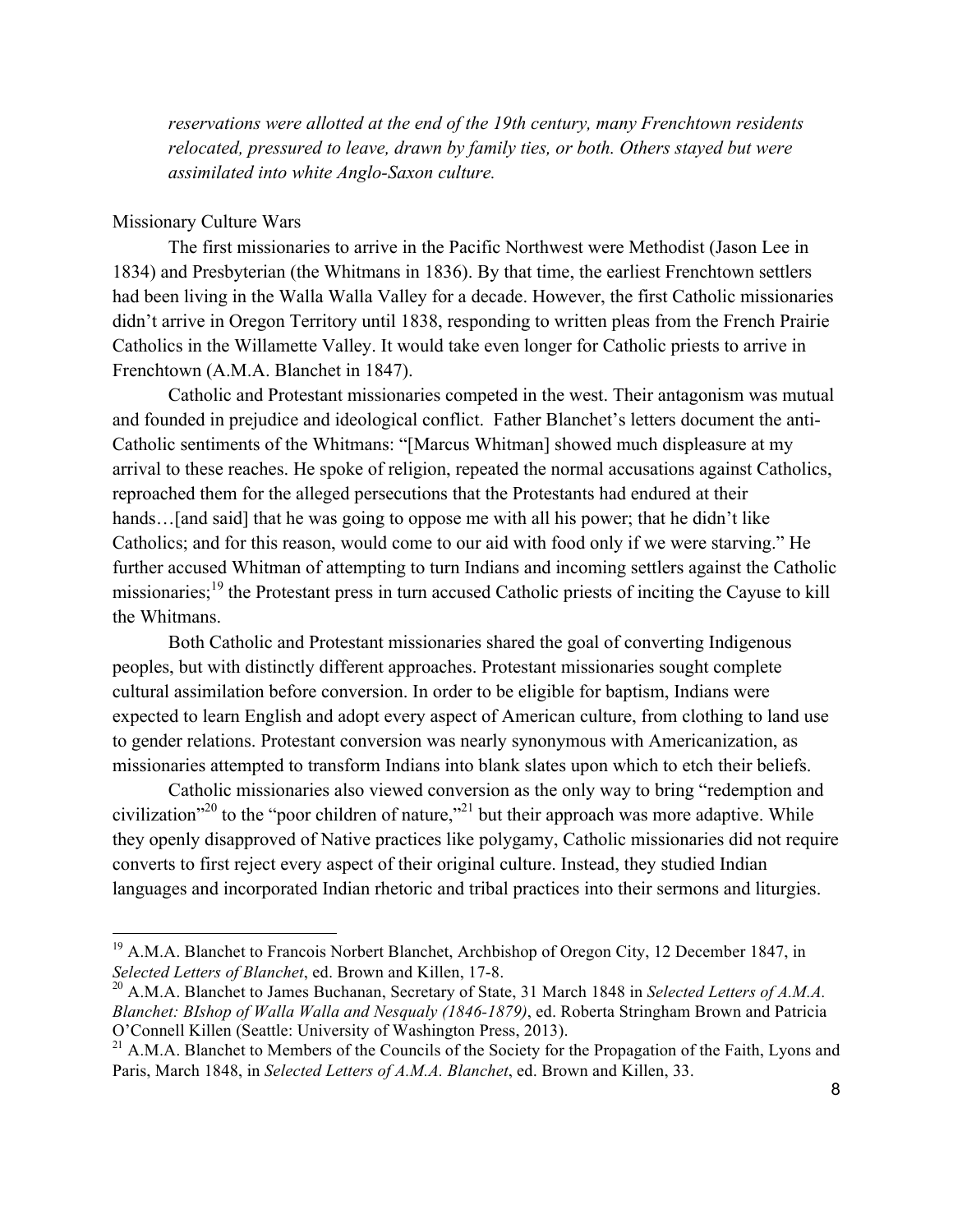In part because of this attitude, Catholic missionaries were somewhat more successful in their spiritual imperialism than their Protestant neighbors; the resulting cultural mixing can be seen clearly in Frenchtown, and on the altar at St. Andrew's to this day.

The missionaries' ability to serve their communities was affected by the rigidity of their conversion practices. Catholic missionaries held a conciliatory attitude towards *mariage a la façon du pays* ("country" marriages between French-Canadians and Indians, done in the absence of church authority) and did not require conversion prior to solemnizing these unions. Protestant missionaries on the other hand both rejected the practice of intermarriage and attacked the custom of *mariage a la façon du pays*, usually requiring conversion before marriage.<sup>22</sup>

#### The Catholic Ladder

Blanchet first developed the Catholic Ladder in the spring of 1839 as a three-dimensional teaching tool for Christian evangelization. The prototype was the "Sahale stick" ("stick from heaven" in Chinook Jargon), a free-standing stick with a system of marks for each significant point of Christian history, including Blanchet's arrival in the west. Protestantism was represented as a withered branch.

The two-dimensional image at the right was developed during a mission to French Prairie in the Willamette Valley in the summer of 1839. Blanchet initially called it a history ladder, "l'échelle historique," which then evolved to the "Catholic Ladder." Blanchet's work among the Native wives and *métis* children of the French-Canadian settlers in the valley relied heavily on this new ladder since most of the women and children were not fluent in French. The 1840 version contains words in French explaining the meaning of the symbols, which is absent in some later editions.

Soon, handmade copies of Father Blanchet's Catholic Ladder were in circulation among Indian and French-Indian communities across the Northwest. It was popular with the Native wives of former French -Canadian fur trappers, and with Indians interested in understanding the traditions of their French-Canadian trading partners and kin. The Catholic Ladder was used in conjunction with formal Catholic catechism to evangelize the region's Native peoples until 1881, when Oregon Catholic officials discontinued its use in favor of the formal catechism. *(See Melinda Jette.)*

### The Protestant Ladder

 

The rivalry between Catholic and Protestant missionaries is evident in the illustrations of the "Protestant Ladder," a teaching poster developed by Henry and Eliza Spalding in 1845 in part to counter the success of the Catholic ladder as a teaching tool. The Catholic path to hell is

<sup>22</sup> Sylvia Van Kirk, "*Many Tender Ties:" Women in Fur-Trade Society, 1670-1870* (Winnipeg: Watson & Dwyer Publishing Ltd., 1980), 154 and 157.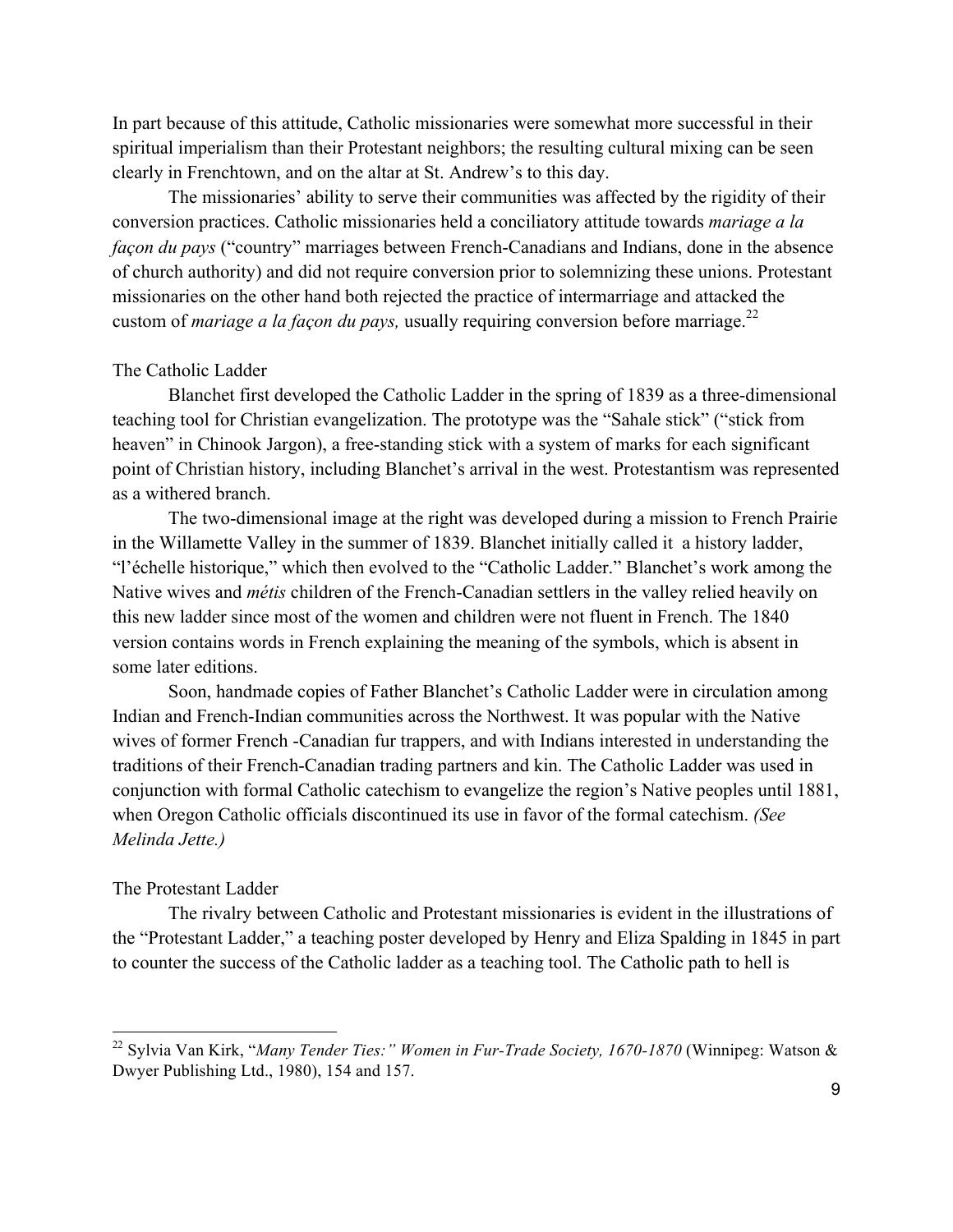illustrated on the left, and the Protestant path to salvation on the right. Spalding's Protestant ladder, despite its more elaborate visuals, was only in use for a short time.

Washani: Dreamer-Prophets of the Columbia Plateau

 

The Protestant and Catholic missionaries were not operating in a religious vacuum. The Dreamer religion, continuing a long tradition of prophet-leaders on the Columbia Plateau, emerged in force in the latter part of the 19th century, with a small hunchback man named Smohalla as its principal leader.

Smohalla's mission was "to preach a rejection of white culture and a return to Indian social, economic, political, and religious traditions."<sup>23</sup> His spiritual authority was based on two revelation experiences, in which he travelled to the spirit world and returned to life to teach the people. From the second of these experiences he brought back over 120 new songs and new rituals based on seven (drums, singers, days), from whence the other name for the Dreamers, the "Seven Drum Religion."

The Dreamer religion was a cult of gratitude to the Creator organized around traditional food-ways. Although it was adamantly anti-white culture, it was non-violent in its practice and teachings. Curiously, it incorporated ritual elements also used in Christian teachings, and in this resembled the blended approach evident in some Catholic missions, despite its opposition to the French priests.

Washini beliefs can help us to understand the underlying translation problem of the 1855 Treaty. White leaders were negotiating property ownership of inanimate dirt. Tribal leaders were attempting to communicate the sentience and agency of the land, and their uncertainty about man's authority to dispose of it.

Unlike the missionaries, the American government was not initially concerned about the conversion of Native Americans to Christianity. However, the power of the Dreamer religion to organize resistance to assimilation drew its attention, and motivated official backing of the Christianization of the tribes. "Pagan" ceremonies were officially outlawed in 1884; in 1892, open practice of Indian religion was cause for imprisonment.

Smohalla preached against white agricultural practices, comparing it to a physical violation of the mother. Land ownership and cultivation, central tools in the assimilation agenda of the government, were antithetical to Dreamer beliefs, and many refused to go to the reservations or participate in treaty negotiations. According to Smohalla, "Those who cut up the lands or sign papers for lands will be defrauded of their rights and will be punished by God's anger." At one point in the early 1870's, some 2,000 non-treaty Indians from multiple tribes

<sup>&</sup>lt;sup>23</sup> Clifford E. Trafzer and Margery Ann Beach, "Smohalla, the Washani, and Religion as a Factor in Northwestern Indian History," *American Indian Quarterly* 9, no.3 (Summer 1985), 311.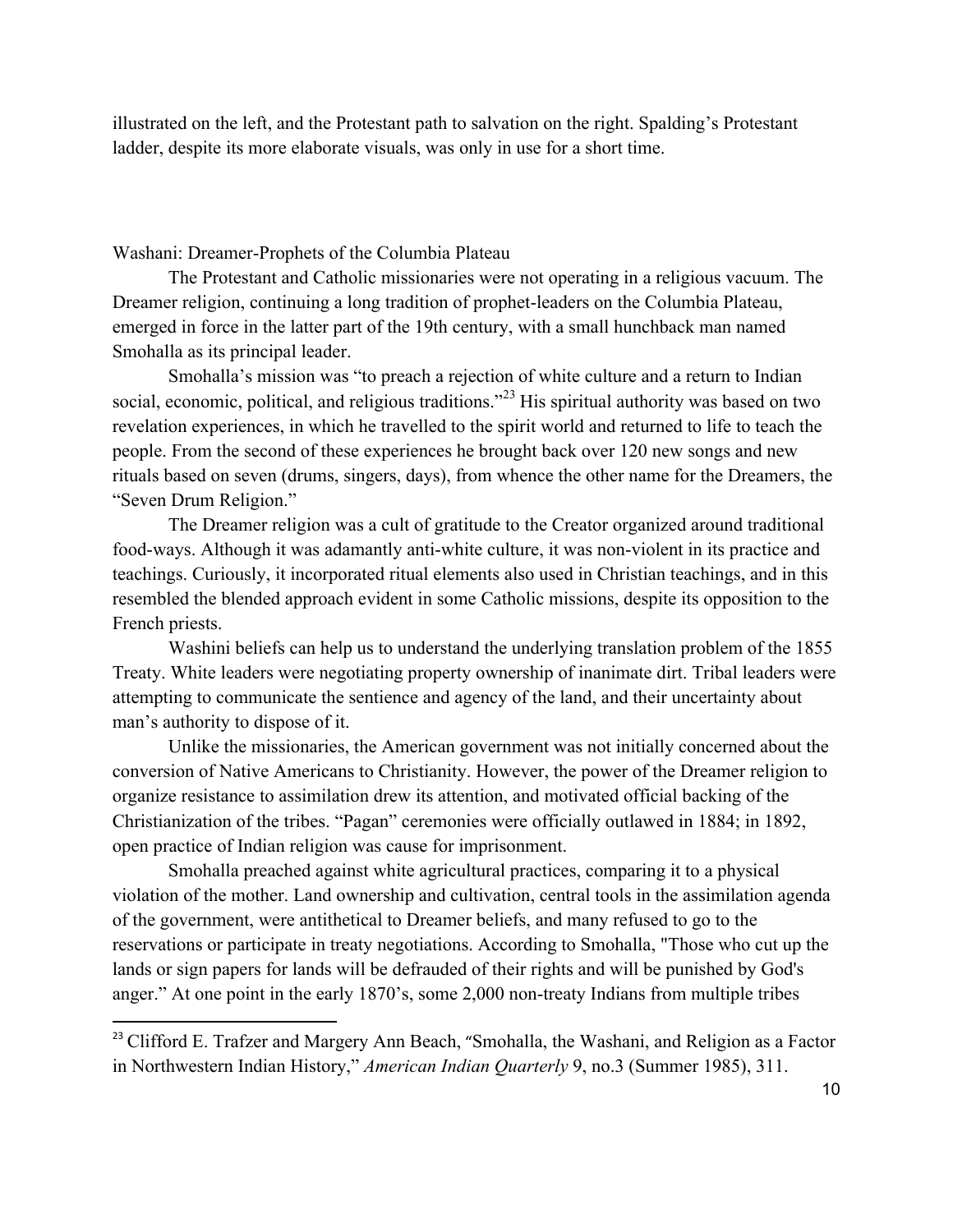lived off-reservation at Smohalla's village at Priest Rapids. Odeneal, Indian agent for the Umatilla reservation in 1872, wrote to the Commissioner of Indian Affairs to say that "Their model of a man is an Indian; they aspire to be Indians and nothing else." From the white point of view at the time, there was no greater criticism. $24$ 

## Community Exodus

After the passage of the Dawes Act in 1887, many Frenchtown families left the area to claim allotments on the Umatilla Reservation, thus contributing to the erosion of the Frenchtown community. The Dawes Act carved the reservations into private properties that could then be allotted or claimed by Native or mixed-race individuals. Many Frenchtown wives and children were eligible, and saw the reservation as a way to both get land and escape rising religious and racial prejudice in the valley. The resulting exodus of Frenchtown residents for a time transplanted portions of the Frenchtown community to Umatilla, where they were joined by Cayuse, Umatilla, and Walla Walla *métis* families from other parts of the region. Meanwhile, *métis* families who stayed in Frenchtown would have been increasingly subject to the expanding and homogenizing influence of white Anglo-Saxon culture, as Walla Walla grew and Frenchtown disappeared.

## **Best Practices What forms does Frenchtown interpretation take?**

Historical interpretation can take many forms. The Frenchtown Historic Site, and the board members of the Frenchtown Historical Foundation, have approached the educational mission of the Foundation from many different angles. These include but may not be limited to:

- Signage and brochures
- Electronic publication of resources and research
- Historical reenactment
- Community events

 

• Presentations to school and community groups

## **Best practices in historical signage.**

Interpretation is necessarily selective. Selective is reductive. How can we avoid oversimplification when our presentation format (historical signage) limits us to as few as 300 words per topic?

<sup>&</sup>lt;sup>24</sup> Cassandra Tate, "Smohalla (1815?-1895)," HistoryLink, http://www.historylink.org/File/9481, accessed September 11, 2018.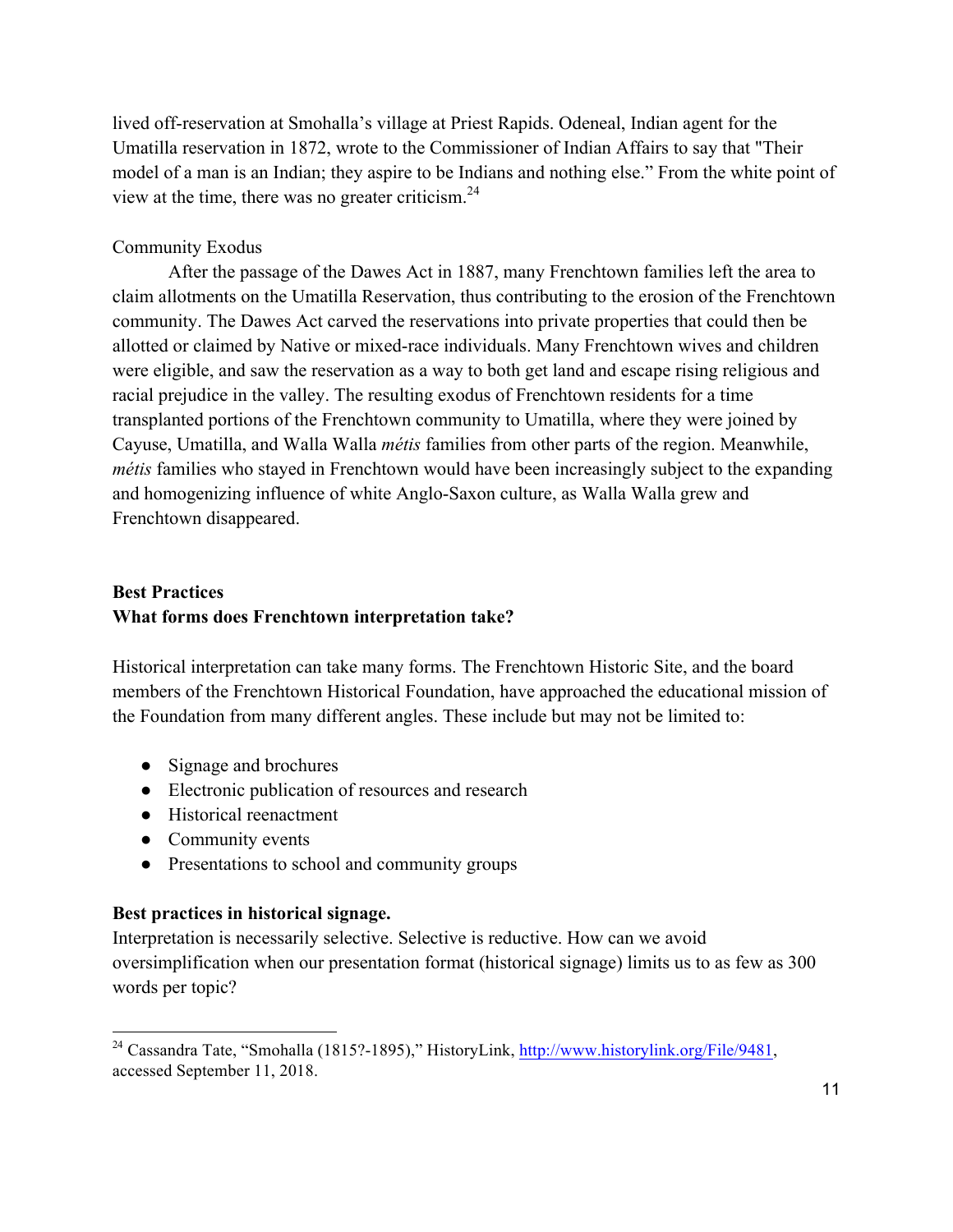- Although the space constraints of historical signage do not allow for footnotes, panels should always be paired with up-to-date online versions that include source citations.
- Avoid anachronisms, which mix up time periods and contexts. Images should be relevant to the text, and their sources cited in the online version.
- 25pt font at 1.3 line spacing provides comfortably legible text for a standing person.
- Consider point of view. Interpretation walks a fine line between fact and perspective. What pieces of evidence do we possess? What were some of the different perspectives on events at the time they took place? If there are perspectives in conflict around an event, how can we put those points of view in dialogue with each other in our interpretative materials?
- Be wary of morally charged language. For example, for many years violence by white settlers was always described as "courageous" or "regrettable," whereas violence by Native Americans was described as "brutal" or "savage."
- The history of our region has traditionally been based on written records, which in turn were largely composed by and for white men. Other voices–Native Americans, women, people who did not speak English–are only sparsely preserved the historical record, and require additional effort to be heard. It is our responsibility to make that effort.

# **Annotated Bibliography**

Tribes of the Columbia Plateau

Cash, Phillip Cash, Jennifer Karson Engum, Eugene S. Hunn, and E. Thomas Morning Owl. *Caw Pawa Laakni, They Are Not Forgotten: Sahaptian Place Names Atlas of the Cayuse, Umatilla, and Walla Walla.* Pendleton: Tamástslikt Cultural Institute, 2015.

The authors describe this book as an "ethnogeographic atlas" of the culture and history of the Cayuse, Umatilla, and Walla Walla tribes. The maps and spellings provided are especially valuable.

Karson, Jennifer, ed. *Wiyaxayxt / Wiyaakaa'awn / As Days Go By: Our History, Our Land, Our People- The Cayuse, Umatilla, and Walla Walla*. Pendleton: Tamástslikt Cultural Institute, 2014.

Written and edited by members of the Confederated Tribes of the Umatilla Indian Reservation, this book is a history of the Cayuse, Umatilla, and Walla Walla tribes.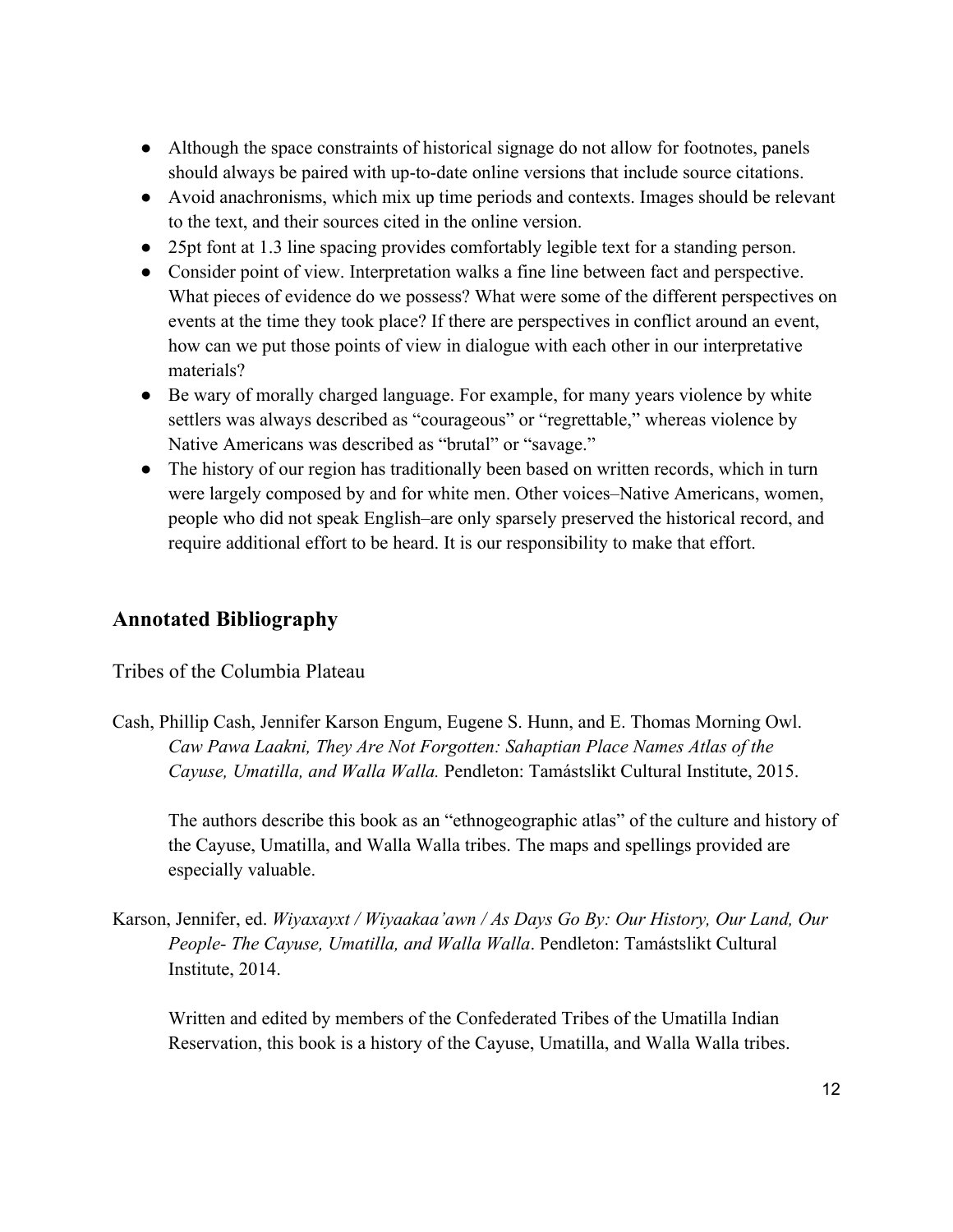Because many of the authors are members of these tribes, the book provides a valuable voice that would otherwise be missing in much of this bibliography.

Ruby, Robert H. and John A. Brown. *The Cayuse Indians: Imperial Tribesmen of Old Oregon*. Norman: University of Oklahoma Press, 1972.

Robert H. Ruby and John A. Brown seek to tell the story of the Cayuse people, from their early years through the nineteenth century, when the tribe was forced to move to a reservation. Their evidence comes from and contains useful research and documentation from archival materials. Chapter 4, "A Strange New Thing" is valuable for its descriptions of missionary relations and religious conversion of the Cayuse.

Stern, Theodore. *Chiefs & Change in the Oregon Country: Indian Relations at Fort Nez Percés, 1818-1855.* Corvallis: Oregon State University Press, 1996.

Stern's book is a study of the relationships between Plateau Indians (Cayuse, Nez Perces, Wallawalla, Umatilla), fur traders, missionaries, and settlers. He focuses on the changes the Plateau Indians underwent as these people entered the region. Stern traces these forces of change through to the Willamette Valley and details their impact on the Indians tied to Fort Nez Perces. Stern also describes the fall of the fort during the wars of the 1850s and the end of independent tribal government.

Fur trade, French-Canadians, and *métis* communities

Barman, Jean. *French Canadians, Furs, and Indigenous Women in the Making of the Pacific Northwest*. Vancouver: UBC Press, 2014.

Jean Barman focuses on illuminating the historical impacts of French-Canadian men and indigenous women in the Pacific Northwest. This book is useful for its detailed descriptions of the relationships between French Canadians and their indigenous wives, the impacts of their settlement, and the decisions of *métis* descendants in the face of a changing region. It also includes an appendix with biographical excerpts on many of the French-Canadian fur traders.

Foxcurran, Robert, Michel Bouchard, and Sébastien Malette. *Songs Upon the Rivers: The Buried History of the French-Speaking Canadiens and Métis from the Great Lakes and the Mississippi Across to the Pacific*. Montréal: Baraka Books, 2016.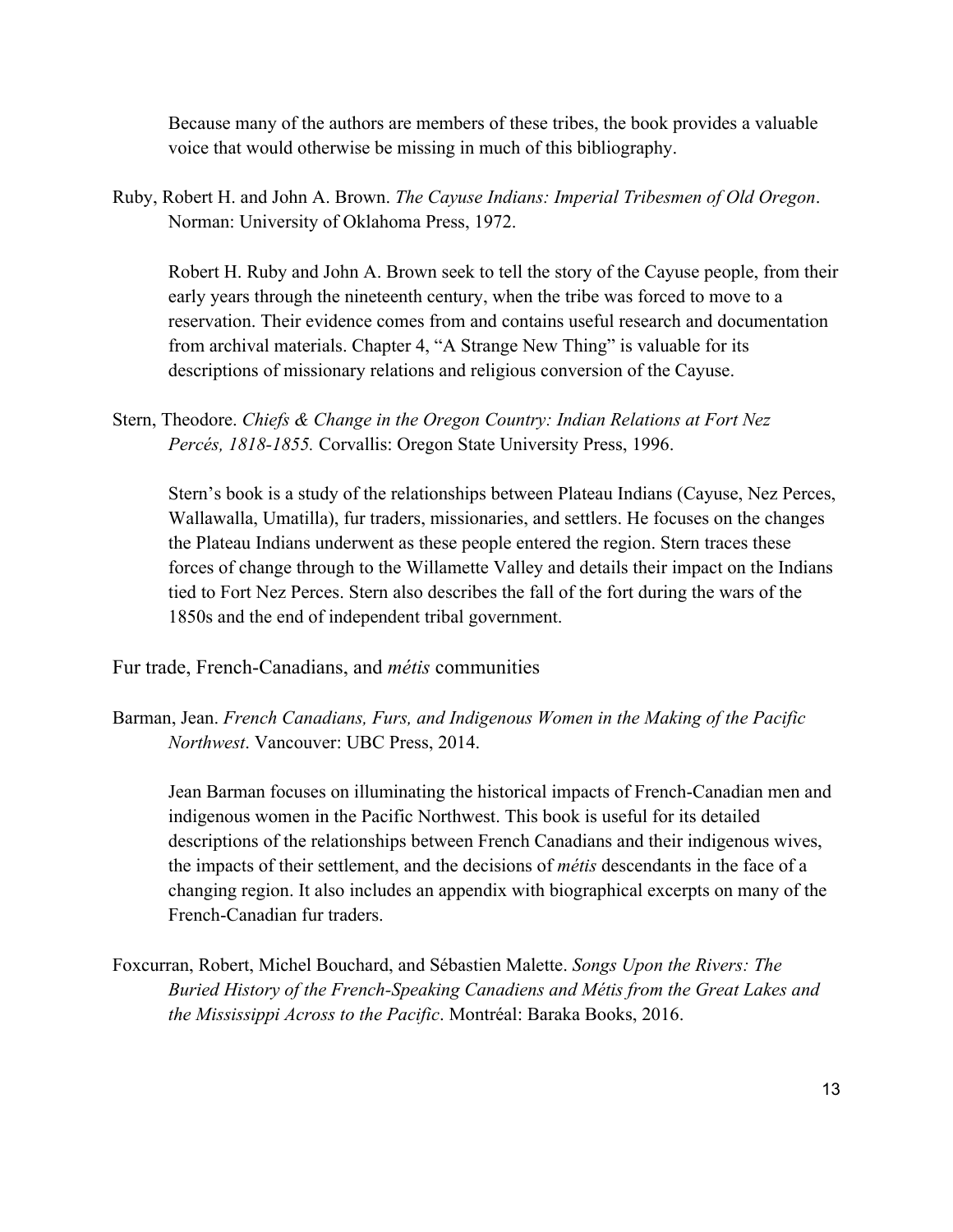Coauthors Foxurran, Bouchard, and Malette tackle the history of the French-speaking *Canadiens* and their métis communities in North America, from present-day Michigan to Washington. Their work is useful for descriptions of missionary activity, the fur trade, and the communities that French Canadians and Native Americans established in the region, as well as its analysis of the emergence and eventual suppression of a *Métis*  national identity.

Hyde, Anne Farrar. *Empires, Nations, and Families: A History of the North American West, 1800-1860*. Lincoln: University of Nebraska Press, 2011.

Anne Farrar Hyde uses family histories as a frame for the history of the American West, following the connections of various families, several of them mixed-race. It is valuable for specific biographical details about any of those families, as well as for its new lense through which to explore the history of settlement, business, community, and conflict in the West.

Jetté, Melinda Marie. *At the Hearth of the Crossed Races: A French-Indian Community in Nineteenth-Century Oregon, 1812-1859*. Corvallis: Oregon State University Press, 2015.

Author Jetté discusses the settlement of French-Canadian men and indigenous women at French Prairie in the Willamette Valley. She looks at the relationships between the *métis* families, indigenous tribes, and white (mostly American) settlers through the lense of social history. Jetté also provides some details about specific settlers and for examinations of changing religious and racial attitudes during the 19th century.

Rich, E.E. *The History of the Hudson's Bay Company, 1670-1870.* London: Hudson's Bay Record Society, 1958.

Rich's history of the Hudson's Bay Company is useful mostly for background on its founding, including descriptions of the structure of the company and the different jobs and positions employees could have.

Van Kirk, Sylvia. *Many Tender Ties: Women in Fur-Trade Society, 1670-1870.* Norman: University of Oklahoma Press, 1983.

In discussing the roles of women in fur-trading communities, Van Kirk sets out to examine the functions and positions of Indian, métis, and white women in the development of fur-trade society. She highlights the vital contributions of Indian women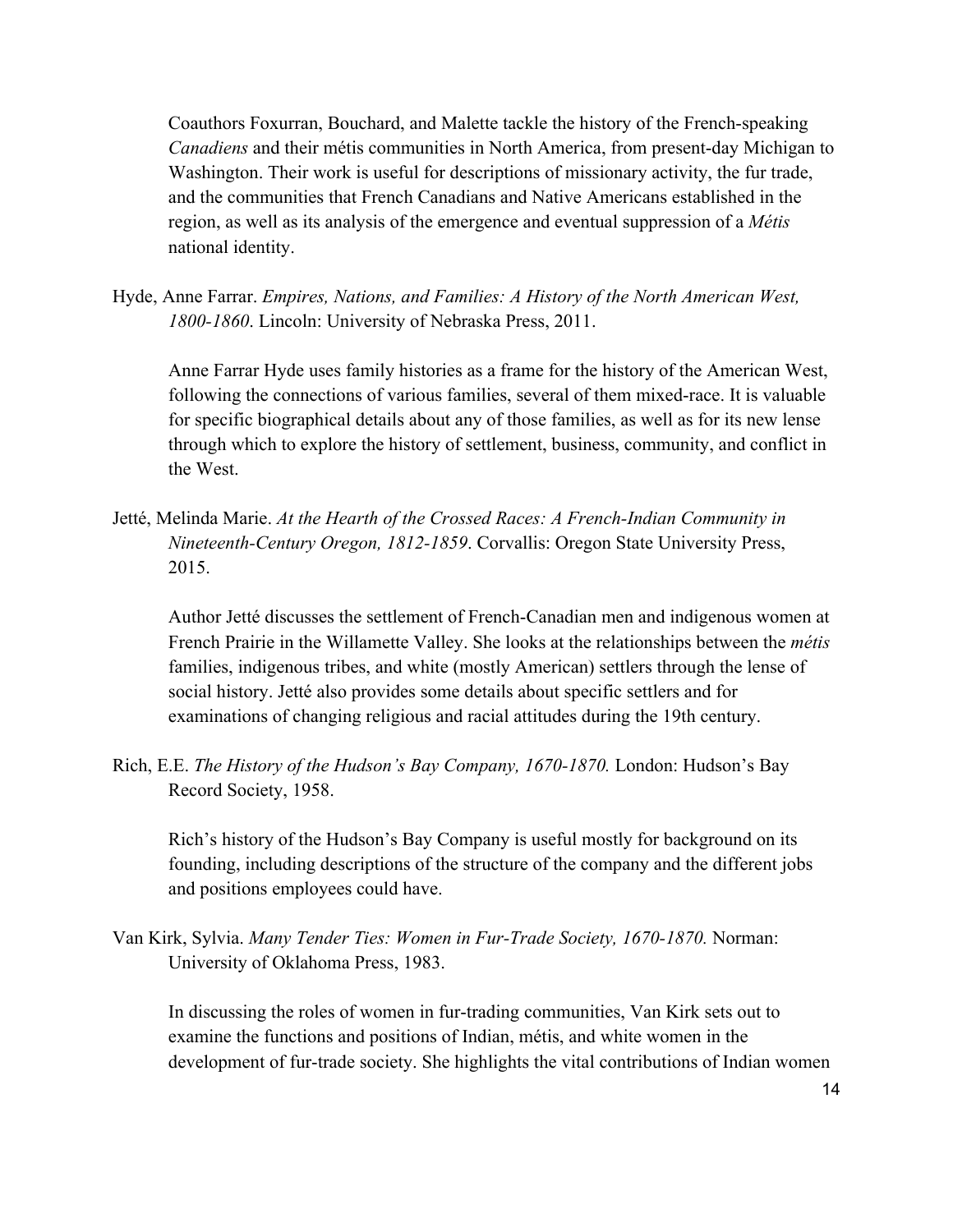and their relationships with fur-traders, marriage practices, and racial prejudice in mixedblood society.

Catholicism and Missionaries in the West

Boyd, Robert T. *People of the Dalles: the Indians of Wascopam Mission: A Historical Ethnography Based on the Papers of the Methodist Missionaries.* Lincoln: University of Nebraska Press, 1996.

Anthropologist Robert T. Boyd wrote this book as a study of Chinookan and Sahaptin Indians and methodist missionaries at the Wascopam Mission in the Dalles. It has some descriptions of religious rivalry among different missionaries (see chapter 10), as well two chapters (9 and 10) on the process of religious change before and after the arrival of missionaries. Note that while there are detailed descriptions of Indian religious and spiritual practices, they are specific to the tribes of the Dalles.

Brown, Roberta Stringham and Patricia O'Connell Killen, eds. *Selected Letters of A.M.A. Blanchet, Bishop of Walla Walla & Nesqualy, 1846-1879*. Seattle: University of Washington Press, 2013.

The editors of this volume have compiled the letters of A.M.A. Blanchet, who was the first Catholic missionary to arrive in the Frenchtown area. The letters, along with informative footnotes by the editors, are particularly helpful in understanding the activities and thoughts of Catholic missionaries in Washington Territory.

Hanley, Philip M. *History of the Catholic Ladder*. Edited by Edward J. Kowrach. Fairfield, WA: Ye Galleon Press, 1993.

Author Philip M. Hanley provides a detailed discussion of the creation and usage of the Catholic Ladder, an evangelizing tool created by Catholic missionaries in the 19th century. It contains thorough descriptions of the various versions of the Catholic Ladder, as well as the Protestant Ladder off of which it was as based. It is especially helpful in providing detailed labels for the ladders.

Munnick, Harriet Duncan. *Catholic Church Records of the Pacific Northwest; Missions of St. Ann & St. Rose (1847-1888), Walla Walla and Frenchtown (1859-1872), and Frenchtown (1872-1888)*. Portland: Binford & Mort, 1989.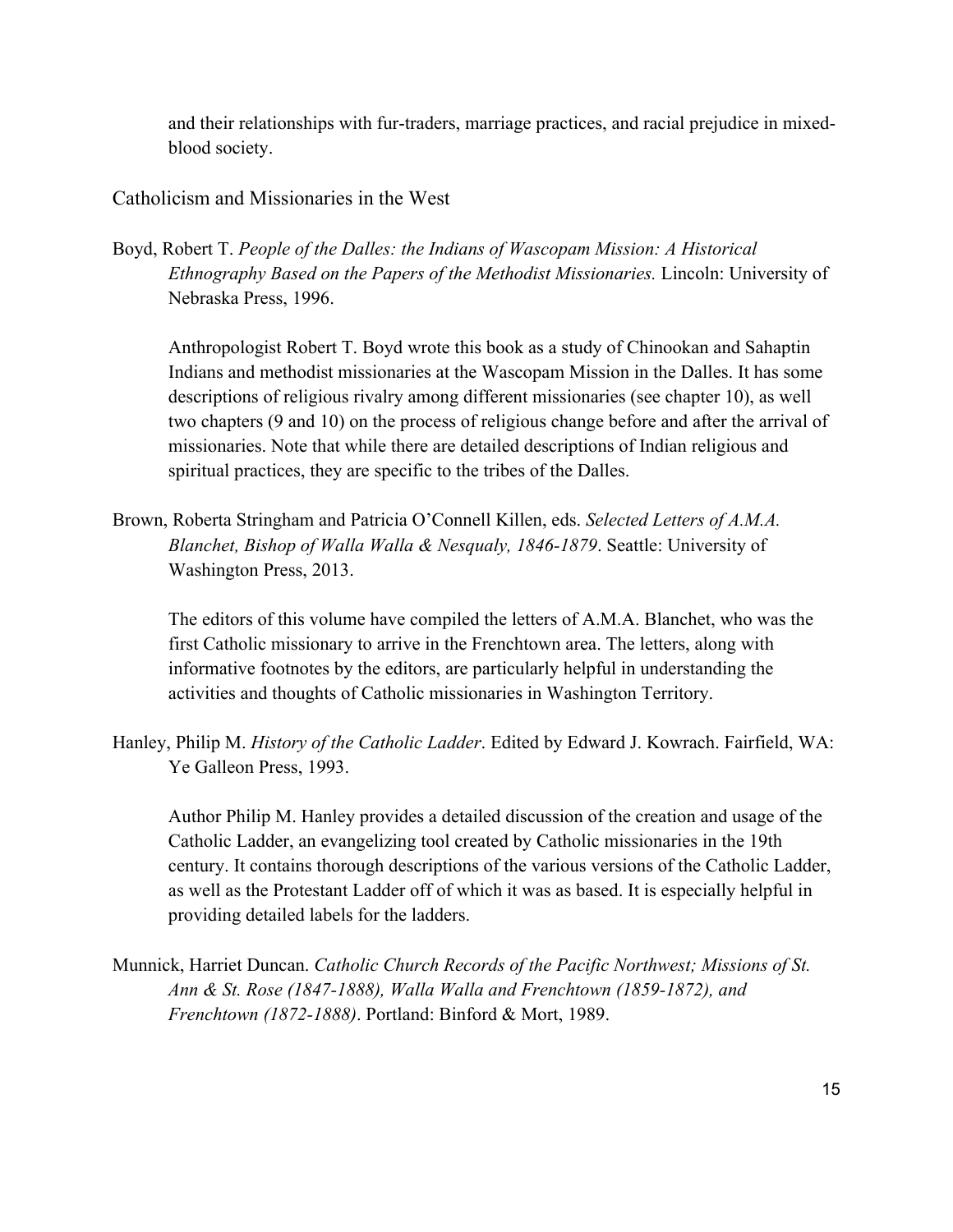One of several volumes, Munnick's work to collect, translate, and transcribe Catholic church records for the Walla Walla area is an extremely valuable source. Documented in these records are baptisms, burials, and marriages; the records are from the missions of St. Anne (Umatilla), St. Rose (Frenchtown), and St. Patrick's (Walla Walla). Munnick also includes summaries of the mission activities, biographies of prominent families and priests, and photographs.

Pambrun, Sam. "Saint Rose of Frenchtown." *Oregon Catholic Historical Society* 28, no. 2 (Fall  $2015$ : 4-11.

http://oregoncatholichistoricalsociety.weebly.com/uploads/8/6/5/0/8650634/fall2015news letter.pdf.

Sam Pambrun has done thorough research on Frenchtown. His article discusses the St. Rose missions at Frenchtown, and is essential for understanding the chronology and details about the iterations of St. Rose. It also gives a brief history on the Catholic missionaries who came to the Pacific Northwest.

Prucha, Francis Paul. "Two Roads to Conversion: Protestant and Catholic Missionaries in the Pacific Northwest." *The Pacific Northwest Quarterly* 79, no. 4 (Oct. 1988): 130-137. http://www.jstor.org/stable/40490993.

There were many differences in Catholic and Protestant missionary practices in the Pacific Northwest. The work by Francis Paul Prucha in this article aims to describe these differences, and is specifically useful in understanding the how conversion efforts differed, highlighting that while Catholic and Protestant missionaries had the same goals, they had contrasting approaches.

Pucci, Joseph J., ed. *The Yakima Valley Catholic Centennial; 1847-1947, a Commemoration of the First One Hundred Years of Catholicity in the Yakima Valley*. Moxee: Holy Rosary Church, 1947.

The Holy Rosary Church created this book as a compilation of articles and letters on the history of Catholicism in the Yakima Valley. One article in particular is useful-- it is near the start of the book, entitled "A Brief History of the Origins of the Oblate Mission Among the Yakima Indians." It covers the story of the various missionaries and nuns coming to the region and establishing Catholic missions, including ones near Frenchtown.

Whitehead, Margaret. "Christianity, a Matter of Choice: The Historic Role of Indian Catechists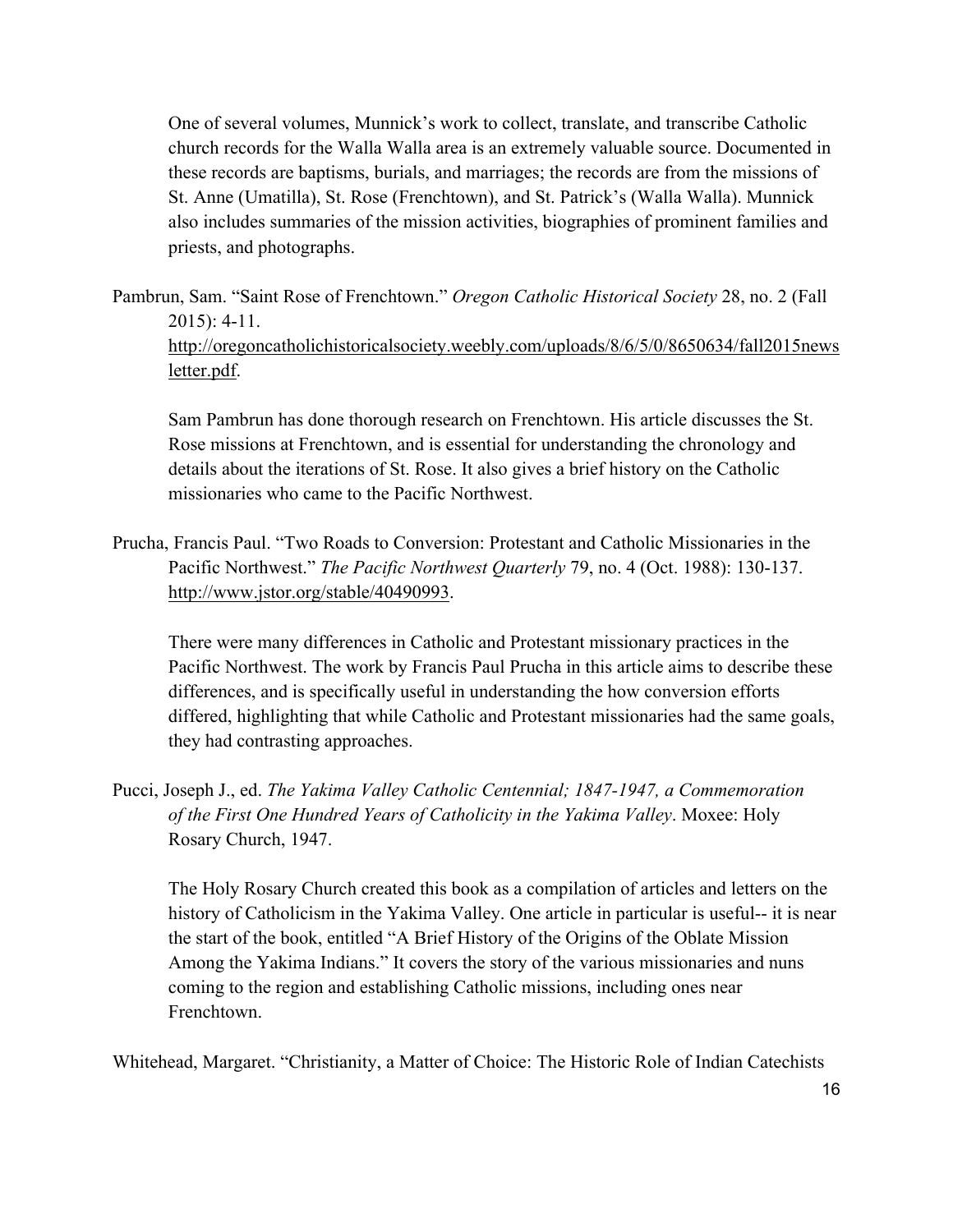in Oregon Territory and British Columbia." *The Pacific Northwest Quarterly* 72, no.3 (July, 1981): 98-106. http://www.jstor.org/stable/40490699.

Author Margaret Whitehead presents an argument that most Indians in the Pacific Northwest freely chose to convert to Christianity on the merits of the religion itself. She provides some details about Indians being hired by missionaries as teaching assistants and describes some of the methods missionaries used to teach about their faiths.

19th-Century Life

Bogdan, Janet. "Care or Cure? Childbirth Practices in Nineteenth Century America." *Feminist Studies* 4, no.2 (June, 1978): 92-99. http://www.jstor.org/stable/3177452.

Understanding the medical techniques used during childbirth provides a window into frontier life. In her article, Janet Bogdan focuses on the childbirth techniques favored by interventionist doctors during the nineteenth century. She also includes some analysis of the shift from midwives to physicians during the childbirth process as the century went on, along with the shift away from nonintervention in the process.

Peavy, Linda S. and Ursula Smith. *Frontier Children.* Norman: University of Oklahoma Press, 1999.

Peavy and Smith focus on frontier life through the eyes of children who came West with their families. They discuss children at home, work, and play, along with descriptions of education and health, accompanied by a collection of images of frontier children.

Peavy, Linda S. and Ursula Smith. *Pioneer Women: The Lives of Women on the Frontier.*  New York: Smithmark Publishers, 1996.

Coauthors Peavy and Smith seek to document frontier life through the eyes of women who came to settle the American West, also describing the Native American women who formed parts of western communities. They include sections on family life, health, community-building, and pioneer women "in action."

West, Elliott. *Growing Up with the Country: Childhood on the Far Western Frontier*. Albuquerque: University of New Mexico Press, 1989.

Elliott West describes various aspect of childhood life on the frontier, aiming to explain how the children shaped and were shaped by the frontier experience. One chapter in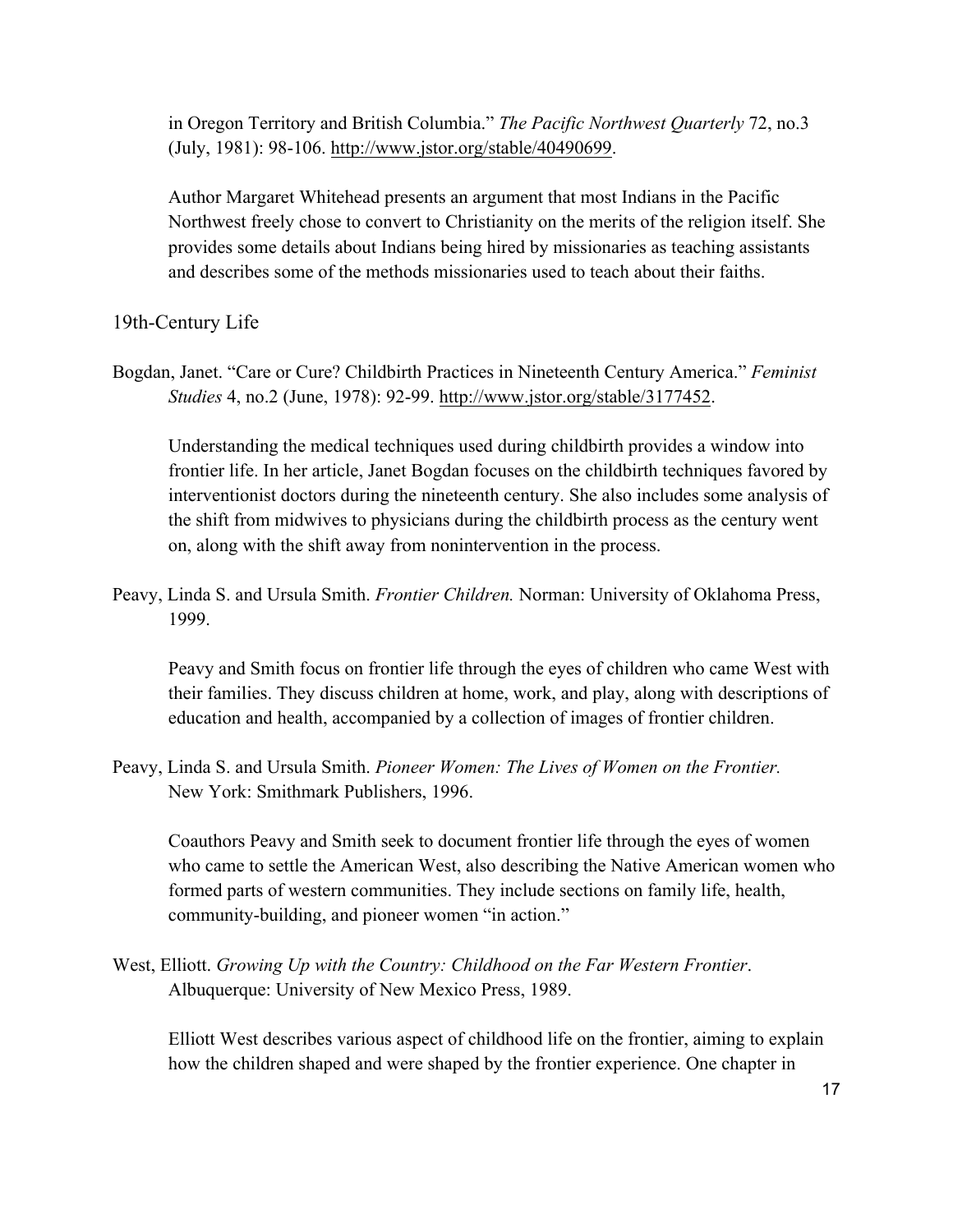particular is relevant-- chapter 9, "Suffer the Children," describes the experience of childhood mortality on the frontier. For example, the chapter goes into detail about various diseases and their treatment, including diphtheria.

Reservations, Land, and Conflict

Boyd, Robert, ed. *Indians, Fire and the Land in the Pacific Northwest.* Corvallis: Oregon State University Press, 1999.

Edited by Robert Boyd, this collection of essays examines the land use practices of different Indian tribes in the Pacific Northwest. They focus on the use of fire for agricultural, hunting, aesthetic, and ecological purposes and how fire changed the environment.

Bunting, Robert. "The Environment and Settler Society in Western Oregon." *Pacific Historical Review* 64, no. 3 (1995): 413-432. http://www.jstor.org/stable/3641008.

Bunting explores the impact of white settlers on the environment in Oregon, showing how the settlers' agricultural practices and values changed and often destroyed the environment.

Ficken, Robert E. "After the Treaties: Administering Pacific Northwest Indian Reservations." *Oregon Historical Quarterly* 106, no.3 (2005): 442-461. http://www.jstor.org/stable/20615560.

Ficken covers the difficulties of administering Indian Reservations, highlighting corruption and mismanagement of the reservations, as well as the underlying assimilationist policies. His article is especially helpful in understanding the exploitative nature of the reservation/allotment system, in showing the attitudes of the United States government toward reservations, and in illustrating why the administrators often failed at their assimilationist goals.

Jackson, John C. *A Little War of Destiny: the First Regiment of Oregon Mounted Volunteers and the Yakima Indian War of 1855-56.* Fairfield: Ye Galleon Press, 1996.

Jackson's book provides an in-depth exploration of the Yakima Indian war of 1855-56, including the battles themselves as well as the conflict that sparked the war.

*Report of the Commissioner of Indian Affairs for the Territories of Washington & Idaho, and*